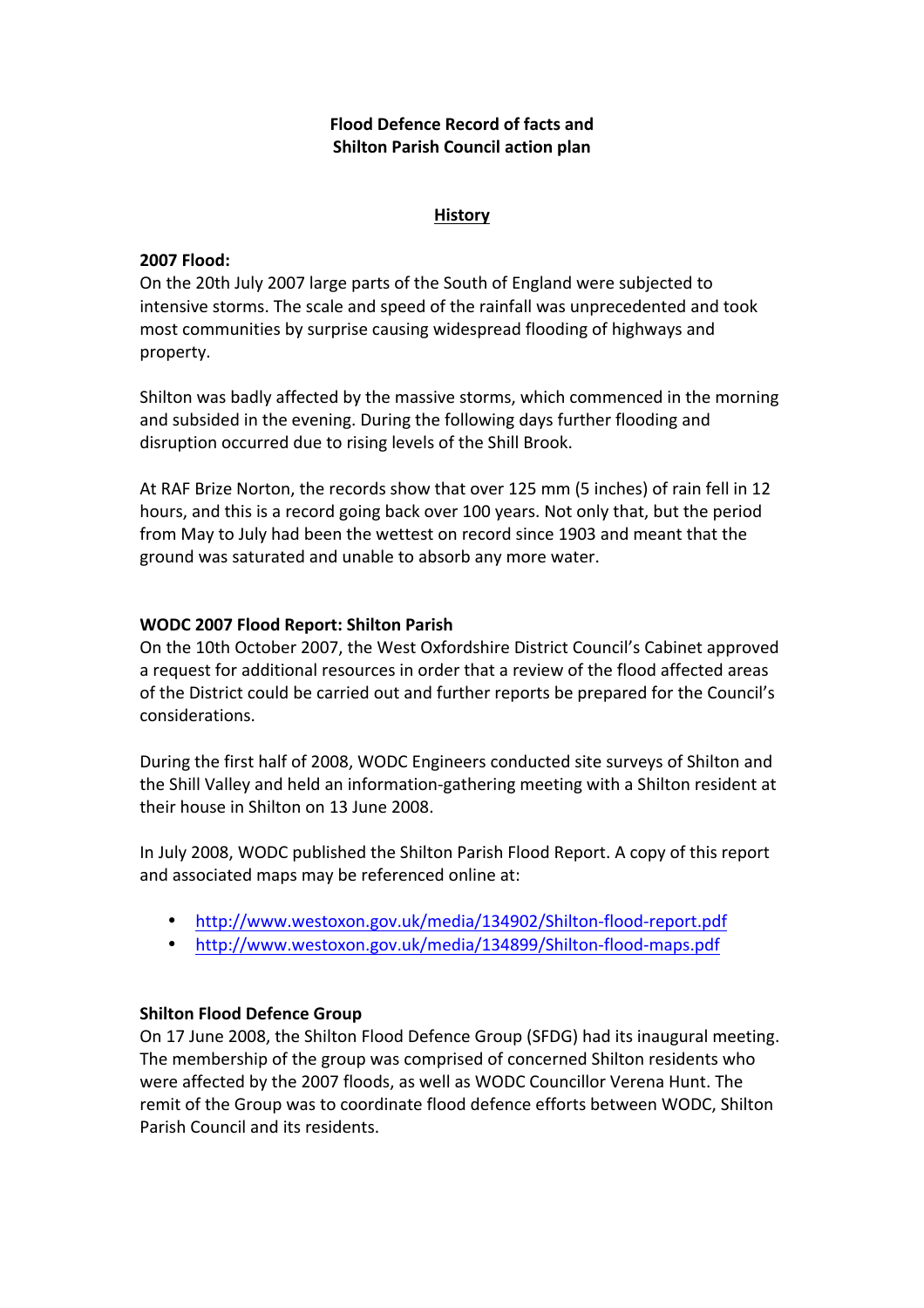On 3 November 2010, WODC issued a News release entitled "West Oxfordshire *continues flood protection work"*. 

This news release documented flood protection work completed or about to commence in the following WODC communities: Bampton, Broadwell, Brize Norton, Leafield, Fordwells, Ramsden, Witney, Filkins, Madley Brook, Cassington, Minster Lovell, East End and Westwell. Conspicuously absent from this News Release was any mention of Shilton.

As a result of Shilton being omitted from the above News Release, the Shilton Flood Defence Group held a meeting with WODC Principal Engineer Laurence King on 25 November 2010.

In this meeting Lawrence King informed the Shilton Flood Defence Group of a new EA & DEFRA flood defence grant that the Parish could apply for.

Part of the stipulation of this grant was that the Shilton Parish community must commit to underwrite a portion of the construction works in the form of community "match funding". It was unclear at this meeting what the amount of the community contribution would be as the final costs of the works was unknown at this point in time.

The Shilton flood Defence Group subsequently canvassed all property owners who were flooded in 2007 and received a commitment from all of the these property owners, bar one, to personally underwrite the requisite community match funding requirement of the flood defence grant application.

# **EA & DEFRA Funding Applications:**

On 1 December 2010 Lawrence King, WODC's Principal Engineer, made an application to the EA & DEFRA (Environment Agency & Department for Environment, Food and Rural Affairs), on behalf of Shilton Parish for Flood Protection works.

Mr King & the Shilton Flood Defence Group augmented the application with requested information over the first few months of 2011, and then were informed in May 2011 that the application had been rejected by the EA.

In September 2011 Lawrence King from WODC submitted a new application to the EA & DEFRA on behalf of Shilton Parish for Flood Protection works and in February 2012 the funding was approved, and in July 2012 WODC received the funding from EA. The WODC announcement and update on this successful application can be found online at this address:

• http://www.westoxon.gov.uk/media/135278/Parish-flood-defenceupdates.pdf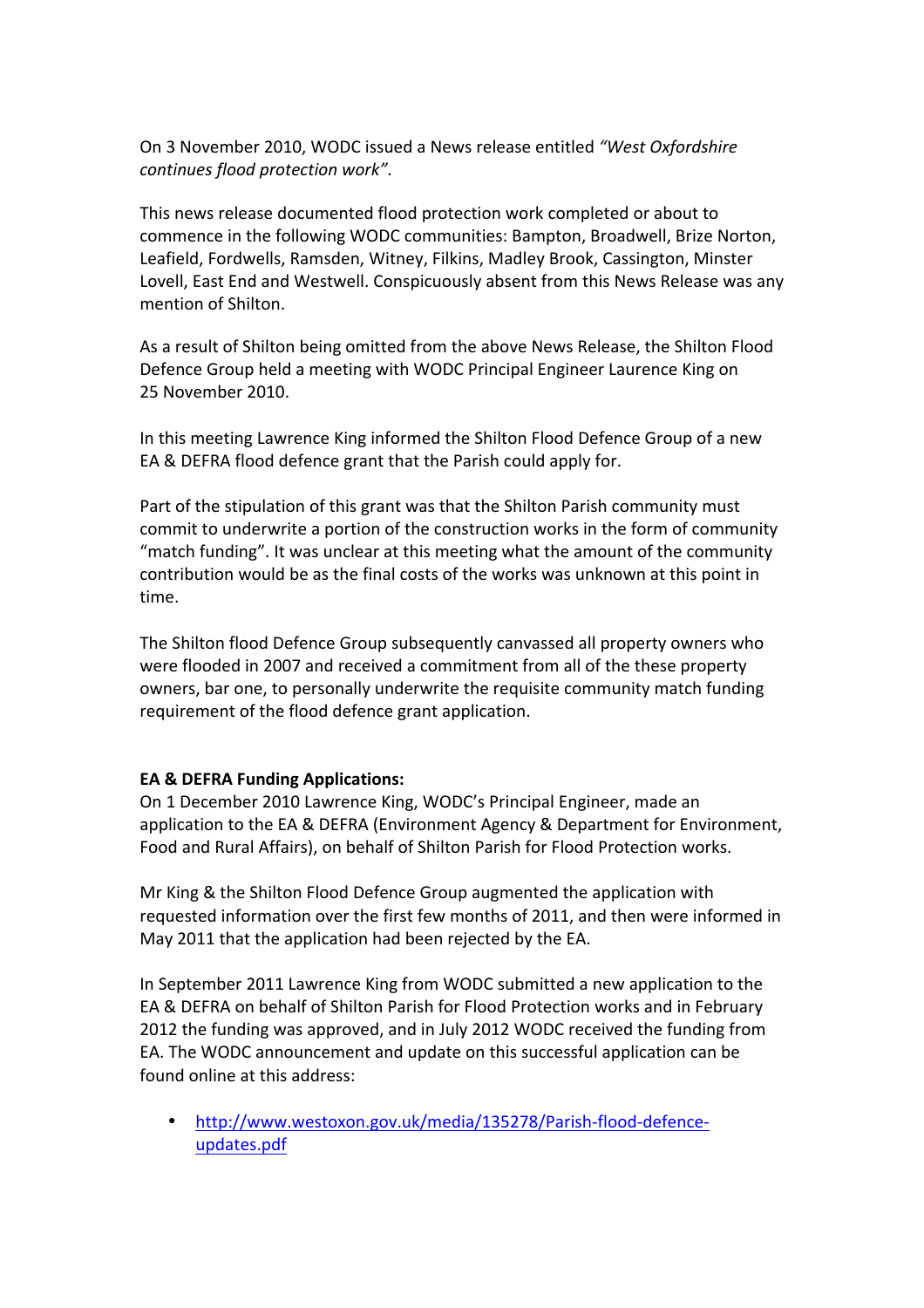#### **WODC Land Surveys**

On 7 Nov 2012, WODC Engineers presented to the Shilton Flood Defence Group their Land Survey / Desk Survey / Computer Modelling report which indicated possible upstream of the village locations that would be appropriate for two "flood defence attenuation bunds".

These bunds are essentially mounds of earth and special clay that would dam / retain severe levels of water back and allow a controlled flow through the Parish byway of a small diameter (approx. 400 mm) pipe inserted into the bunds at the location where the bunds intersect perpendicular with the Shill Brook.

The Shilton Flood Defence Group, WODC Engineers & WODC Councillor Verena Hunt then proceeded to liaise with local land owners and their agents to find two locations for the bunds that were both acceptable to all land owners as well as deemed robust enough to provide the required level of flood protection.

In the spring of 2014, Mr & Mrs Metcalfe at Shilton Downs Farm gave their consent to the building of two attenuation bunds on their land. This permission enabled WODC to proceed with the required tending process to commence.

#### **Shilton Parish Community Funding Requirement**

The successful WODC & Environment Agency grant application was based on a 'matched funding' basis where the EA have contributed £80,000 to the flood defences works and the Parish needs to match that offer with a "top-up" community payment. 

Before the receipt of the final tenders, it was estimated that the Shilton Parish community would have to contribute a "top-up" of £25,000 so that the estimated costs of the work required can be covered. It was understood by all that the agreed works could not commence until the Shilton Parish community provides an irrevocable agreement to pay the full estimate of £25,000.

To date the Parish has raised the sum of  $E7,638.00$  through various means including the Shilton Open Gardens and donations from OCC (Oxfordshire County Council.) As a result, the Shilton Parish community has a shortfall of  $£17,362$  when compared to the WODC required estimate of £25,000 of Shilton Parish Community funding.

#### **Shilton Parish Loan suggestion:**

The properties affected by the flooding in 2007 originally agreed to underwrite the community monies required but of course since then heavy rains have affected most of us in the Parish.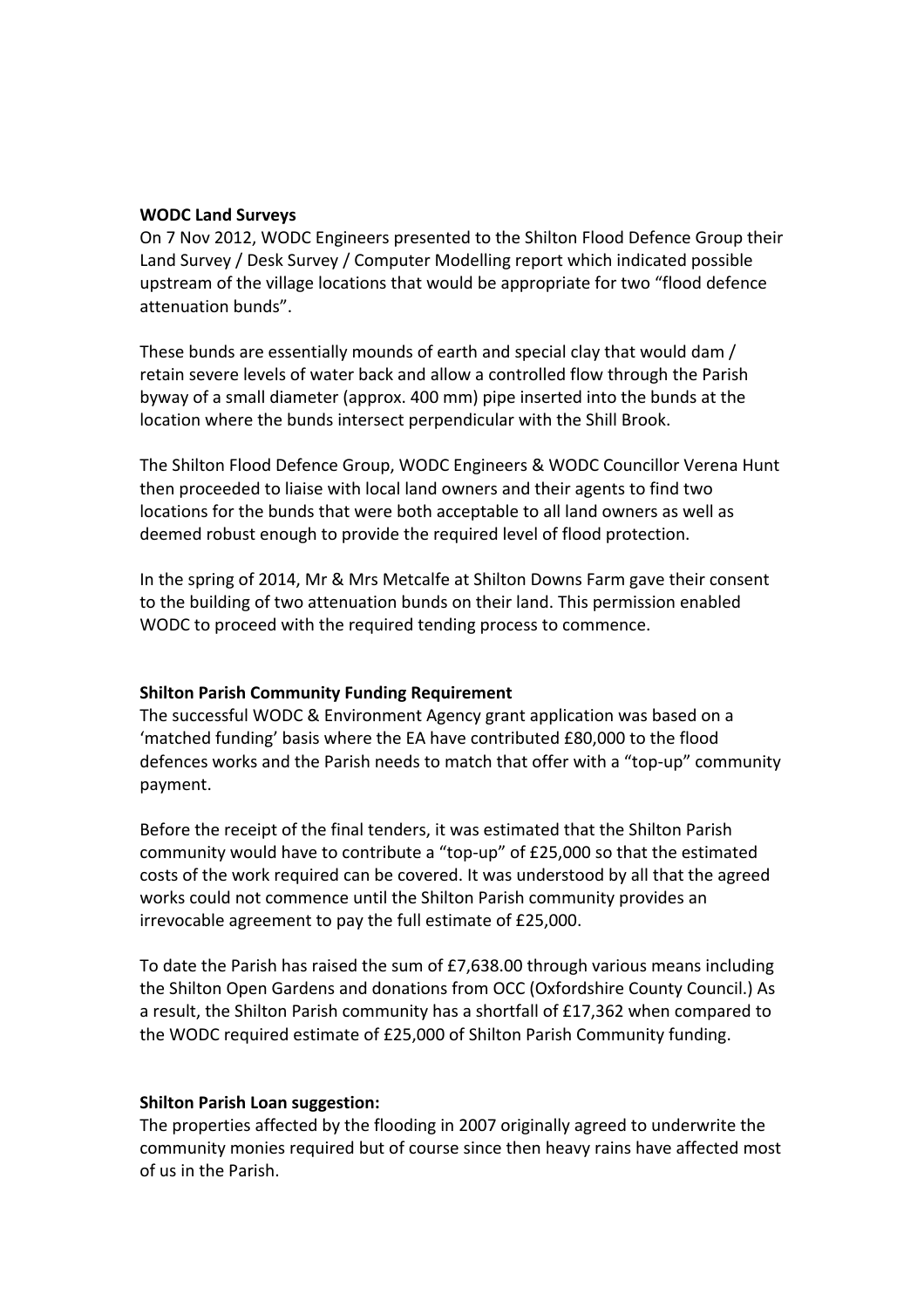Last winter we again experienced heavy and prolonged falls of rain and this time although water levels were high, the volume of water seriously affected the Bradwell Village and Shilton Village sewerage system. The sewage situation was so dire that the Thames Water had to remove tanker loads of waste from the Bradwell Village and Shilton Village sewerage system in order to remove what could have been another disaster.

Given the fact that flooding was now seen as event that effected all residents of the Shilton parish, and given the £17,362 shortfall in Shilton Parish Community funding required for the EA grant funded Shilton flood defence works, the suggestion of taking out a discounted fixed rate loan from WODC repayable though Parish Council Tax Precepts was presented at the Parish Council meeting on Wednesday 28 May with no objections.

The suggested loan would be for ten years and the council rates for each property in the Parish would be increased by approximately £9 each year, as this would be a sufficient amount to repay the loan over the agreed 10-year period.

The Parish was advised that because it is a public body it would have to apply for permission to take out the loan from the Whitehall Department for Communities and Local Government, a process that could delay the commencement of the flood defence works even more and possibly even jeopardize the funding made available to the Parish from the FA.

## **Tender Quotes & New Parish Community Fundraising Plan:**

On Friday 30 May 2014, tender quotes for the flood defence works were submitted to WODC. 

These tender quotes been made available to the Shilton Parish and the costs are less that the original estimate.

The Parish now needs to provide WODC £12,457.54 of "match funding", of which the Parish have already raised £7,638.00, thus leaving a balance of  $£4,819.54$  to fund.

Following special Extraordinary Shilton Parish Council meeting on 5 June 2014, the Shilton Parish Council have revised the original Parish Council Flood Defence works funding proposal and have now created a plan of action for the Parish to implement.

The Parish will revert back to the original commitment made by the most affected (by flooding) property owners in the village and ask for their contributions to raise the £4,819.54 required. The Shilton Parish Council simply requests that the £4,819.54 in funding required be evenly split between the flood prone property owners in the village who will in effect "underwrite" the £4,819.54 evenly between themselves.